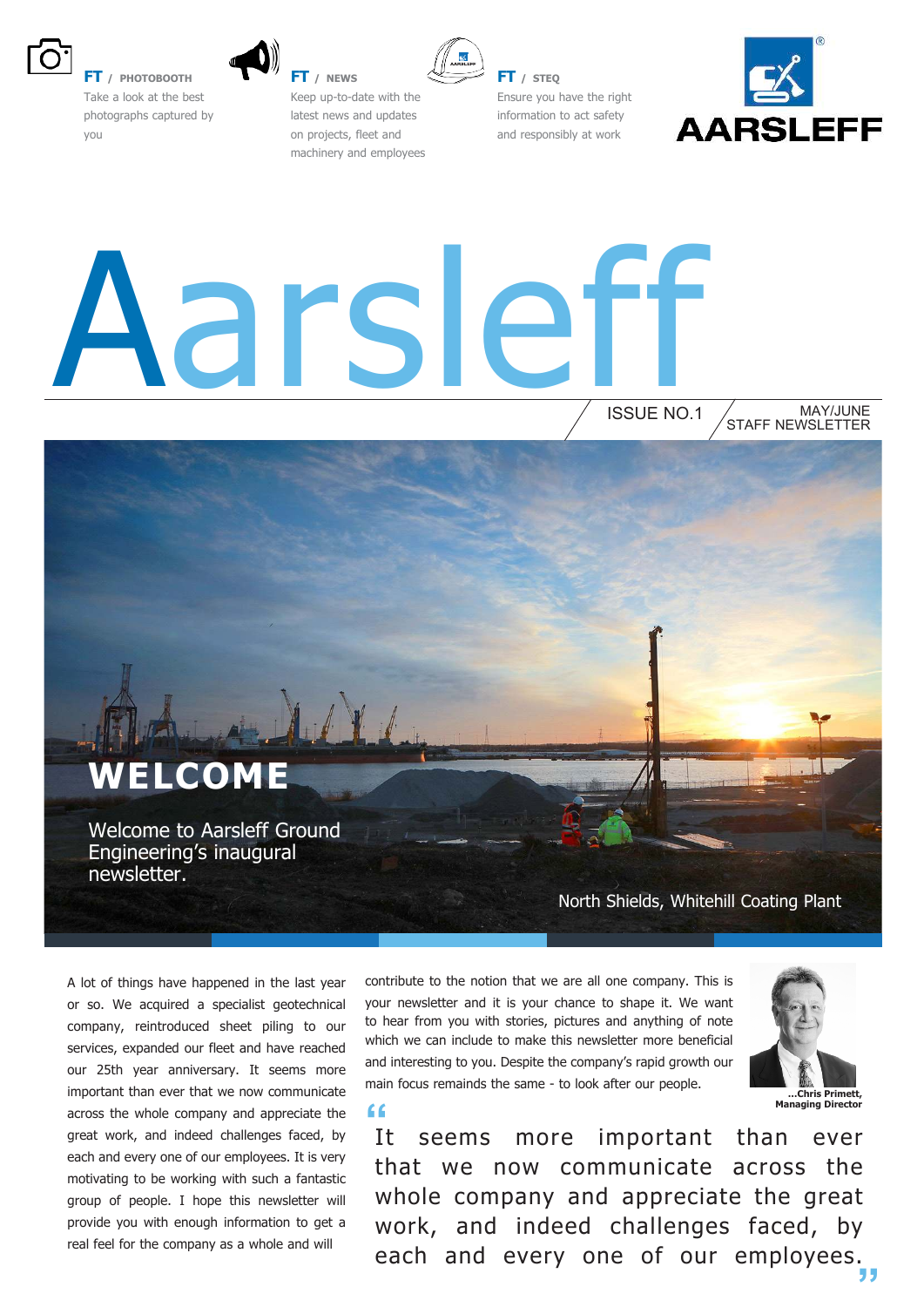# Photobooth

Each issue we ask you to send in your Aarsleff pictures on-site or at home and the best of these are then published in here. If you'd like to be featured, grab your camera and get snapping!

#### **Send your best photos to:** jessicabanham@aarsleff.co.uk





Rampion Offshore Windfarm, Newhaven - Photo by Kevin Hague



Who let the cat out the bag? - Neve & Jim Wilson Avonmouth, Access 18 - Richard Judd





Torksey Caravans, Lincoln- Jessica Banham



**THE NEW ERA OF PILE CUTTING HAS ARRIVED**  Aarsleff's new Centrum MotoCut pile cutter cuts concrete piles quickly, safely, easily and doesn't compromise the quality. The system has been installed to our JCB excavator. The MotoCut pile cutter is a Finnish innovation, which was invented by Teppei Morimoto. The device can be used to cut 200-500 mm thick piles.





**NEW MOVAX VOLVO RIG FOR SHEET PILING SUCCESS** Aarsleff have invested in a new Movax SG75 Volvo for its sheet piling projects. Movax is a world leading developer and supplier of excavator-mounted piling equipment and the inventor of modular, side grip pile driver-technology and we are more than impressed with its performance.

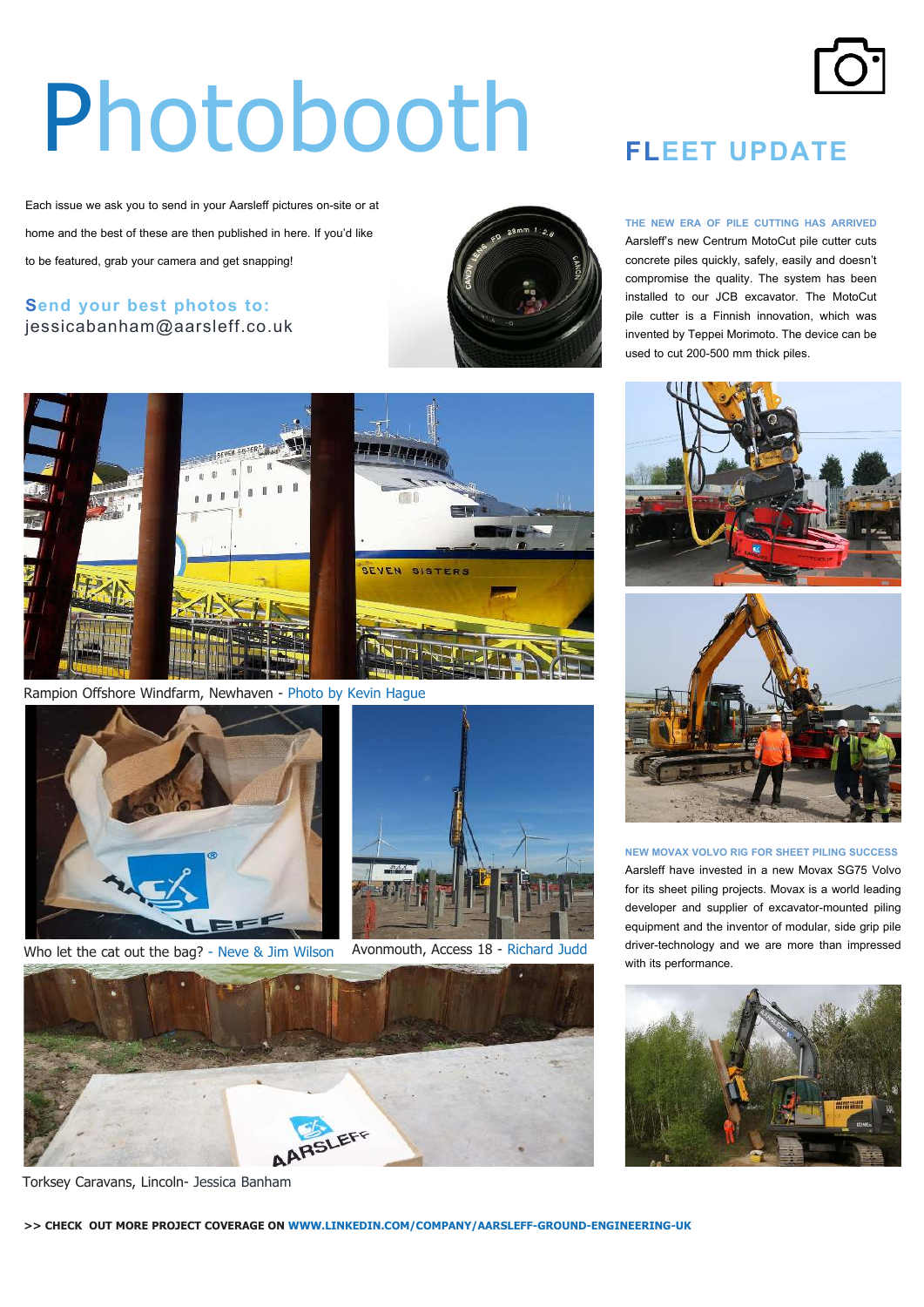# STEQ SPACE





#### **SAFETY. TRAINING ENVIRONMENT QUALITY**

We had **ZERO** Lost Time Accidents in March which goes to show that we can all work safely and go home safe to our families. However, we did have several significant near miss incidents which on a different day could have had very different outcomes. Working platforms continue to be a high risk to the business - we must remain constantly vigilant. Storage and handling of piles on site should be such that we are not damaging the lifting eyes, timber spacers between layers, not dragging piles over each other without sufficient protection in place to prevent damage to piles beneath. Transport of steel tubes is also under review - these should not be chocked and not rely on the trailer posts as supports. **"**

**…Robert Speakman, STEQ Manager**

#### **If in doubt, report it!**

As a business it is imperative that we report accidents and incidents promptly. Whilst it is appreciated that the severity is not always evident at the outset and likewise the potential consequence of a near miss may not be clear, it is vital that we communicate in a timely manner such that prompt investigation and remedial measures can be carried out. It is an embarrasing situation when we have to report an accident to the client 2 or 3 days after the event.

#### **Rail Success!**

At the time of writing Aarsleff has successfully passed the Rail Industry Safety Qualification Scheme Audit (RISQS), achieving the maximum stars available at a first attempt gaining a 4 star rating! This is our first step which allows us to compete for work in the rail sector.

## AarSTAR of the month

The 'Star of the Month' feature is to celebrate members of our company who have gone above and beyond expectations and deserve to be recognised and thanked for their achievements. They may have demonstrated exceptional health and safety practise on site for example, shown great leadership skills or simply worked hard to achieve exceptional results.

This month we would like to congratulate ...



### Jim Wilson

Jim Wilson demonstrated great initiative and care when planning for the Sheet Piling job on Queens Road in Newark. Due to the residential setting, Jim first closed the foot path during the pre-augering due to residents nearby, and also stopped cars coming down the street when reversing the loads with a banks man. Jim instructed the Crane Driver never to slew any loads near the boundaries of the site perimeter. Jim also put in place a gas monitor and a vibration monitor due to the scope of the works being in between houses. This was consistently monitored in order to reduce the impact of works in the neighbourhood. Well done Jim!

If you would like to commend a member of staff please send through your nomination and the reasons why to jessicabanham@aarsleff.co.uk **" "**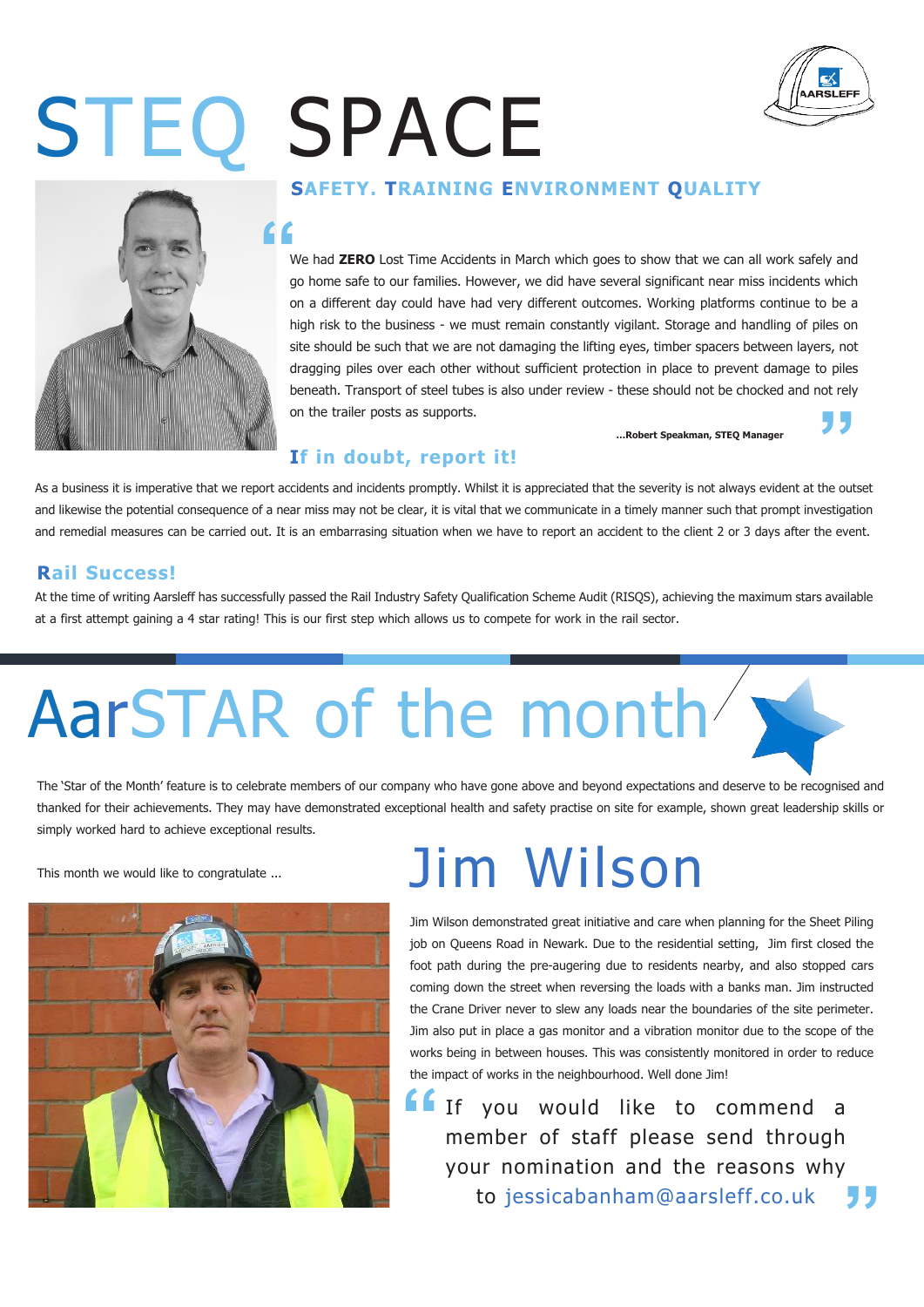# Reflecting on...

**"**

### Behaving as a Group

We will work together as One Company, and focus on our life blood - our customers" **"**

Investing in the future has always been a high priority for us. 3 years ago we provided our clients with 1 type of solution - piling. Fast forward to May 2017 and we now provide a multitude of services across various markets comprising ground anchors, soil nails and sheets to name but a few. This brings its challenges but above all, **opportunity**. We must change our thought process from being a piling business into one that embodies a "group" of specialist ground engineering services by working together as one company with a focus on our life blood - our customers. Within that, it is important we reflect on our customer service and ask what we can learn and how we can improve. We should be vigorously evaluating the commercial succes of each and every project and asking how we can better ourselves. In our company, in your company, we do have a strong competitive edge on the markets where we operate and quite naturally we should all want to see Aarsleff rise to the top - not to be the biggest contractor, but to be the best. I will be giving regular updates on projects either positively or negatively, please be focused on results and use our vast collection of intelligence across the group to outperform our competition.



#### ...**Kevin Hague, General Manager**

### HR

Our employees are our most valued asset. Currently we are looking to extend our Graduate, Under Graduate Placement and Apprenticeship schemes. It's an exciting time to join Aarsleff Ground Engineering with continued growth and additional business streams there are new and interesting avenues for any potential employee to tap into. We are always seeking



hard working, ambitious personnel with the right can do attitude to join our team. If you know of any young people in your family and wider social network then why not encourage them to contact us for an informal discussion about what we can offer to their career. Look out in the next edition for news on extending our collaboration with our colleagues across Europe.

**...Heather Jones, Business & HR Manager** 



### Admin

Having undergone technical changes recently, Admin will be working to streamline processes and procedures for employees and new starters. Furthermore, there has been a huge increase in the amount of paper the company has been using which has increased by almost 80% in the last 3 months. We are consciously working to improve our carbon footprint with the end goal to be as paperless as possible. Please think before you print!

**...Zoe Botterill, Office Manager** 

### and Network

There are many changes coming to our IT systems to meet the new demands from our expanding company. As you read this, we will have already have rolled out our Microsoft Office 365 Based Email and Collaboration systems and more new systems are on the way. In the coming months there will be a new Primary Server offering expanded storage and a new Purchase Order/Invoice Authorisation system. All these systems will bring new possibilities to improve the way we work and we will be working hard to bring these to you as soon as possible.

**...Simon Pick, Network Supervisor**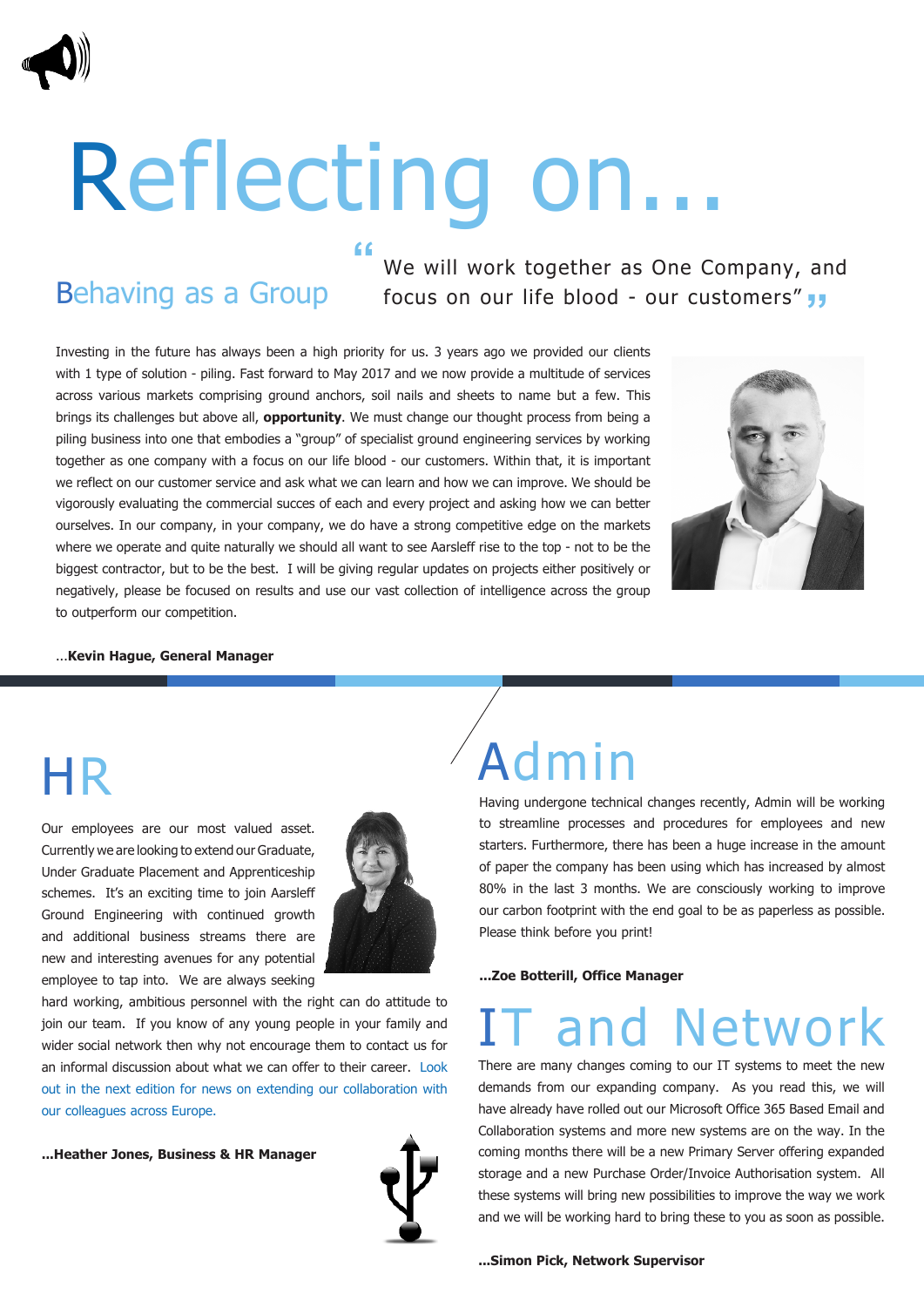# Spotlight on Piling

I would like to take this opportunity to thank all who have given me a warm welcome in to Aarsleff since I joined in March, and I look forward to meeting those whom I've not had the opportunity to yet. I get a great sense of pride and drive from working alongside hard working individuals and I couldn't be more happy to join such a motivated business. With pride and motivations comes high standards and going forward we look to bolster our current plant fleet with the addition of another Junttan PMX22, along with a more focused planned and preventative maintenance. Work load to date has been slightly sporadic but as summer approaches we have a clear visibility of both secured works and some great future prospects which we are focusing on. We are trying to keep a good versatility of projects ranging from the small dwellings to the mega sheds and feedback from our clients show we have fantastic abiliy to both compete for this work and more importantly deliver.

Recently we installed a hand full of piles at Blackpool with the Junttan PM20HLC which the client was extremely pleased with our approach and performance. We have also had good feedback recently from Plot B Avonmouth where we are drawing to a close of installing a little over 2000 driven precast concrete piles. During the month of May we, in driven piling alone, plan to have up to 6 rigs bursting in to action on the Avonmouth Lidl store for the next 3 months, our works in the docks area also ramps up in intensity with additional rigs planned to be mobilised. In addition to the larger projects in the South West we have further works at Bristol and Exeter, in the North at Sheffield and Askern, and in the midlands at Newport Pagnell and Solihull. We must take advantage of this regional presence and ensure our livery is on show as this is often one of the ways in which we attract further enquiries for work.

**...Jody Parkin, Piling Manager** 





**"** Great job! Can you pass my thanks on to Chris, Jody and team. **...Andrew Cumpsty, AC Electrical "**

#### Military placement



We accepted our first Ministry of Defense engineering student last month. Sgt Craig Brunt, from the professional engineering wing, is studying for a civil engineering degree through the Royal School of Military Engineering and the University of Greenwich. We hope that the success of his placement will provide access for future placements at Aarsleff for PEW students, thereby creating subject matter experts for the Corps of Royal Engineers in the piling industry. Craig, who stayed with us for two weeks, learnt how commercial business operates and visited many sites to see the varying types of piling and ground engineering works that Aarsleff get involved in.

### Aarfamily!

Meet our new starters of the Aarsleff Geotechnical divison, also known as the Atkinson family.

**Lenny Snr:** 30 years experience in drilling **Lenny Jnr:** 8 years experience in drilling **Lewis:** 8 year experience in drilling **Micky:** 4 years experience in drilling